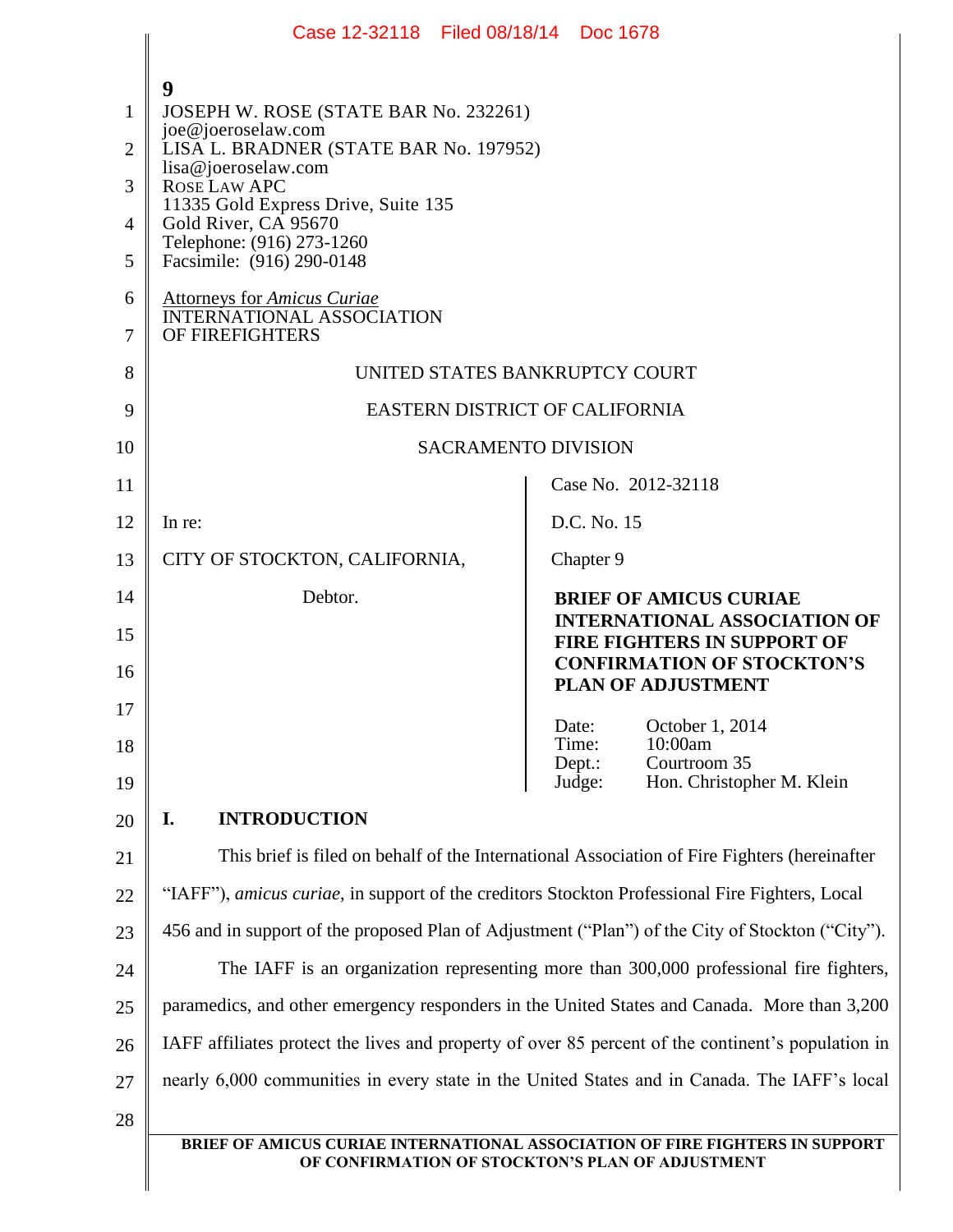#### Case 12-32118 Filed 08/18/14 Doc 1678

1 2 3 4 5 6 affiliates represent fire fighters throughout California with respect to collective bargaining over the terms and conditions of employment including compensation issues. The IAFF is familiar with the issues in this case, and consistent with its interest and capacity as an advocate for professional fire fighters, paramedics, and emergency responders in California and across the United States, and due to its extensive expertise and knowledge, the IAFF believes that it will provide a unique perspective to this Court regarding the issues herein.

7 8 9 10 11 12 13 14 15 16 17 Ensuring that the pension benefits that public employees have been promised are protected is an extremely important issue for fire fighters. Fire fighters risk their health and safety to protect the general public. In many jurisdictions, especially including California, fire fighters accept these risks based on the understanding that they will be compensated now and in the future through their pension benefits. An attempt to unilaterally alter those benefits through the Chapter 9 municipal bankruptcy process runs afoul of the California Constitution and California state law. As this case may have a precedential effect, the IAFF has a substantial interest in ensuring that the Chapter 9 municipal bankruptcy process is not used as a method for circumventing California's strong pension protections and that fire fighters continue to receive those pension benefits they have been promised in return for their service to the people of California.

#### 18 **II. ARGUMENT**

19

 $\overline{a}$ 

20

# **A. The Plan Meets the Requirements of 11 U.S.C. § 943(b) and Should Be Confirmed**

21 22 23 24 25 26 The IAFF respectfully requests that the Court confirm the Plan of Adjustment as it has been proposed, without any impairment of the City's pension obligations. As has been made overwhelmingly clear in the briefs filed in support of the Plan by the City and the employee and retiree groups, rejection of the Plan and impairment of the City's pension obligations would be devastating to the City's long-term economic health and its ability to retain and recruit personnel.<sup>1</sup> Should the City be required to impair its pension obligations and terminate its

2012-32118

<sup>27</sup> 28 -2- 1 *See, e.g.*, City's Supp. Brief in Support of Confirmation of the First Am. Plan of Adjustment (Dkt. No. 1657) at 27 (*hereinafter* "City Brief") ("During the two years of this bankruptcy case, businesses have been reluctant to invest in Stockton and the City has struggled with hiring and retaining personnel."); Mem. of Stockton Emps. Ass'n re: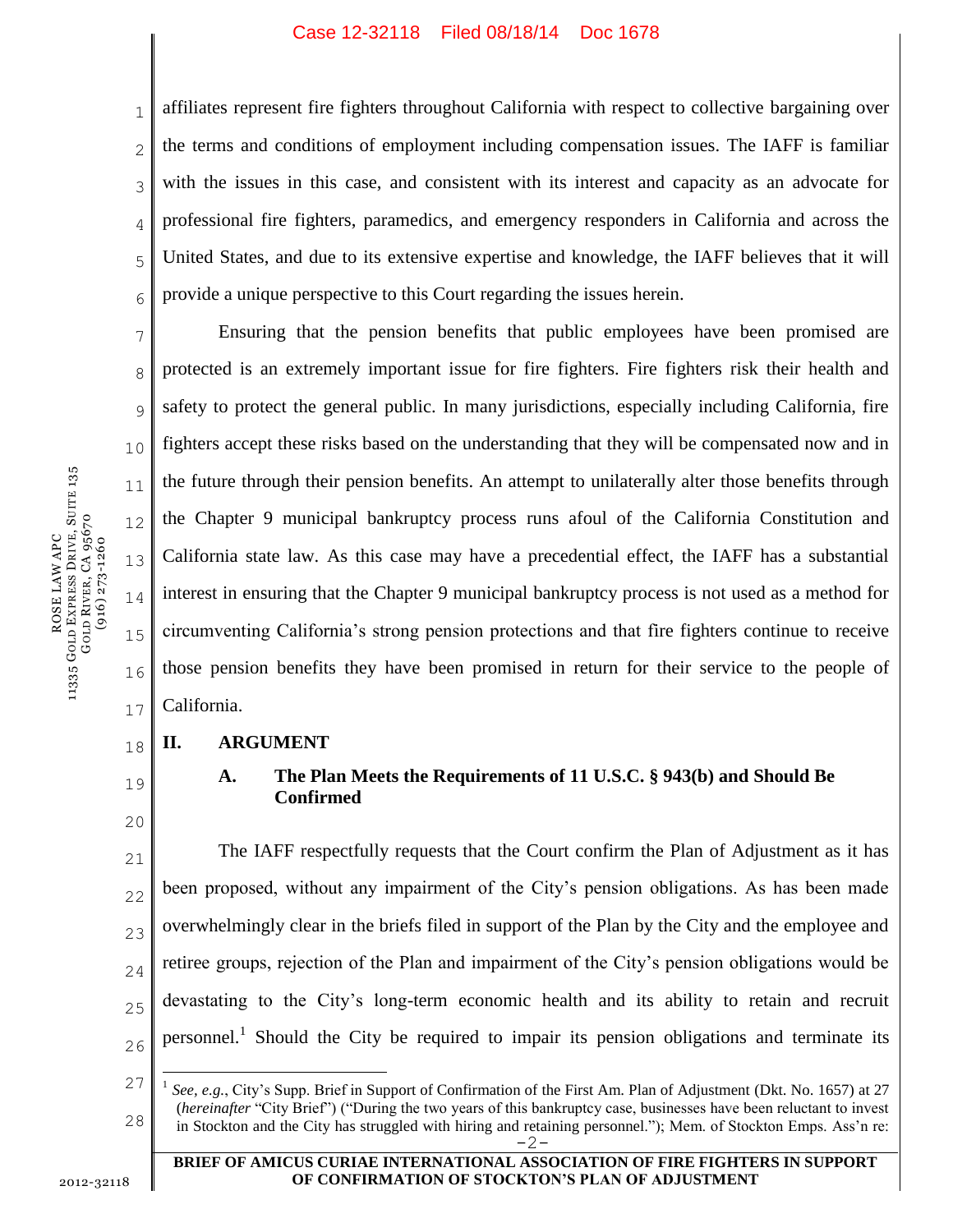1 2 3 4 5 6 7 relationship with CalPERS, it will struggle mightily to retain its current employees and attract new ones, particularly because California's Public Employee's Pension Reform Act of 2013 would incentivize current employees to find another job within six months in order to preserve a certain level of benefits in the CalPERS system. $<sup>2</sup>$  In addition, this Plan was arrived at after</sup> lengthy negotiation and mediation between all parties, and rejection of the Plan would require that process to start over again, leaving the City and its employees in a state of uncertainty, and ultimately costing the City (and its creditors) more money.

8

# **1. The Plan is in the "Best Interests of Creditors" and is "Feasible"**

9 10 11 Under 11 U.S.C. § 943(b), the court "shall confirm the plan" so long as certain conditions are met. As is explained in greater detail in the briefs filed by the City, CalPERS, and the various employee groups, the Plan meets those conditions.

12 13 14 15 16 17 18 19 20 One of the only standards in Section 943(b) that grants the court any discretion is the requirement that the "plan is in the best interests of creditors and is feasible." 11 U.S.C. § 943(b)(7). The "best interests" standard is "generally regarded as requiring that a proposed plan provide a better alternative for creditors than what they already have." *See In re Pierce County Hous. Auth.,* 414 B.R. 702, 718 (Bankr. W.D. Wash. 2009) (*quoting In re Mount Carbon Metro. Dist.*, 242 B.R. 18, 34 (Bankr. D. Colo. 1999)). However, the only "alternative" available in a Chapter 9 case is dismissal. *Mount Carbon*, 242 B.R. at 34. The briefs filed in this Court in support of confirmation of the Plan make it clear that dismissal of the case would *not* provide a better alternative for the creditors.

21 22 23 In addition to being in the best interest of creditors — *which this Plan is* — a plan must also be "feasible." 11 U.S.C. § 943(b)(7). In Chapter 9, "this requires a practical analysis of whether the debtor can accomplish what the plan proposes and provide governmental services."

24 25 26 27 28  $\overline{a}$ Impairment of Contracts and in Support of Stockton's Plan of Adjustment (Dkt. No. 1650) at 5 (*hereinafter* "Employees' Brief") (Withdrawal from CalPERS and rejection of MOUs "would invite costly and disruptive chaos with regard to 1) the City's relationship with its employees, 2) its ability to carry out the operations of the City, and 3) its ability to propose a feasible plan of adjustment"); Supp. Mem. of the Stockton Police Officer's Ass'n and Stockton Police Mgrs. Ass'n in Support of Confirmation of the City's First Am. Plan of Adjustment (Dkt. No. 1659) at 13 (*hereinafter* "Police Brief") ("Stockton is already struggling to attract and retain police officers; a difficult situation would become effectively impossible if the City's relationship with CalPERS were terminated."). 2

#### **BRIEF OF AMICUS CURIAE INTERNATIONAL ASSOCIATION OF FIRE FIGHTERS IN SUPPORT OF CONFIRMATION OF STOCKTON'S PLAN OF ADJUSTMENT**

-3-

ROSE LAW APC<br>vergs Drive 11335 GOLD EXPRESS DRIVE, SUITE 135 GOLD RIVER, CA 95670 (916) 273-1260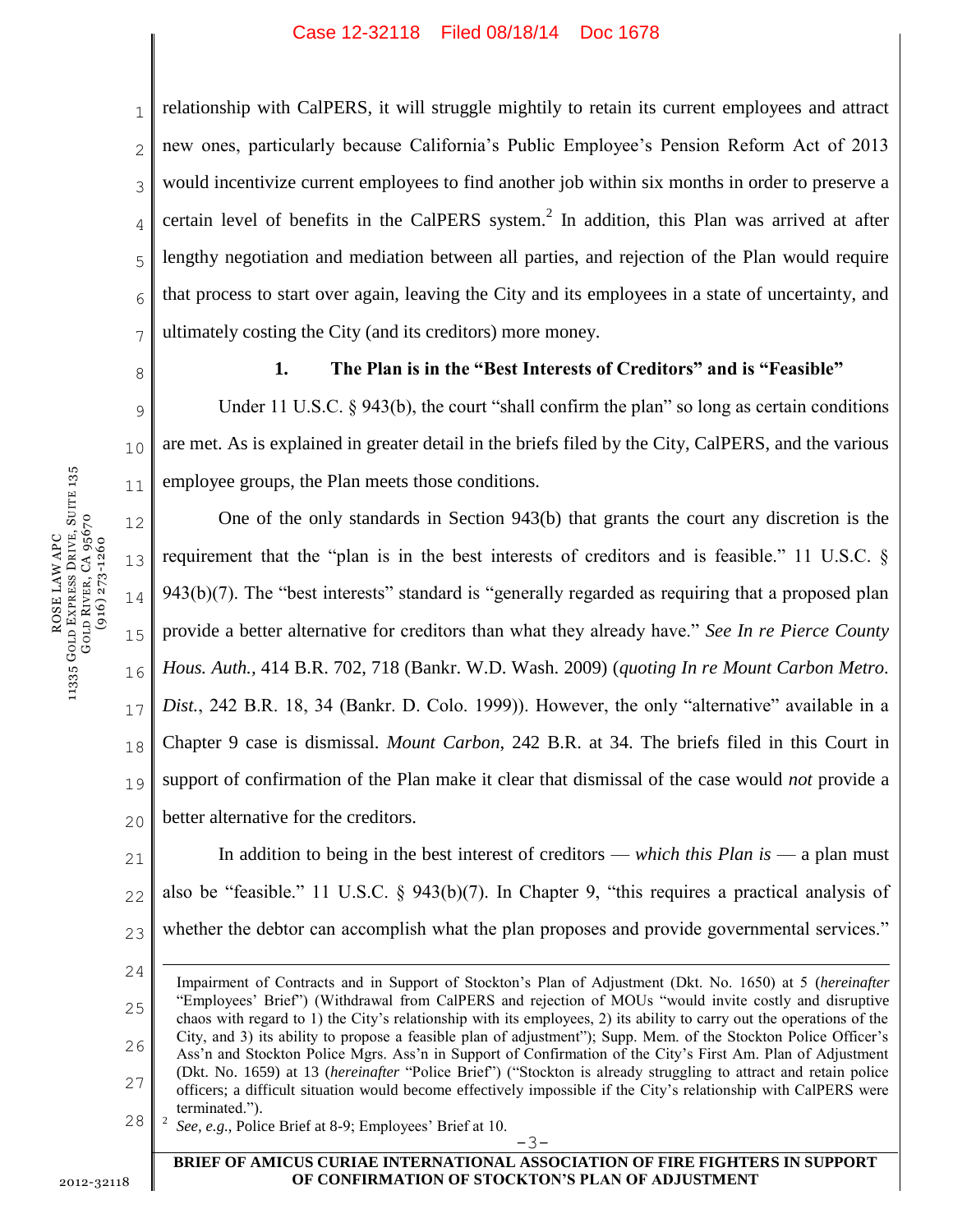1 2 3 4 5 6 7 8 *Mount Carbon*, 242 B.R. at 40. The City's brief clearly sets forth the practical decisions the City made that led to its proposal of the Plan, and why the Plan must be confirmed in order for the City to even be able to provide governmental services. *See, e.g.*, City Brief at 3 ("In order to remain a viable, livable community, Stockton must be able to attract and retain qualified employees to provide City services and to maintain public health and safety."). In fact, based on the harm that leaving CalPERS would do to the City and its ability to retain and recruit employees, it is possible — *even likely* — that any plan that impairs the City's pension obligations would be *infeasible*.

# **2. The Court Need Not Reach the Question of the Impairment of Pension Obligations**

11 12 13 14 15 16 17 18 19 20 21 22 23 The Plan fulfills all the requirements of § 943(b) and thus, the Court must confirm it. *See, e.g.*, *Pierce County Hous. Auth.*, 414 B.R. at 715. ("If these standards are met, the bankruptcy court must confirm the plan."). With the Plan confirmed, the Court need not reach the question of whether the City's pension obligations could *theoretically* be impaired in municipal bankruptcy. Doing so, in fact, would violate the prohibition on federal courts issuing advisory opinions. *See, e.g.*, *In re Frye*, 2009 Bankr. LEXIS 4556, 27-28 (B.A.P. 9th Cir. Apr. 7, 2009) ("One such limitation on the jurisdiction of Article III courts, and derivatively, bankruptcy courts, is that a dispute may not be adjudicated if there is not a 'controversy' sufficient to confer jurisdiction."); *Earth Island Inst. v. Ruthenbeck*, 459 F.3d 954, 961 (9th Cir. 2006) ("Courts must refrain from deciding abstract or hypothetical controversies and from rendering impermissible advisory opinions with respect to such controversies."). Ultimately, because the Plan, as is, meets all the Chapter 9 requirements for confirmation, the IAFF respectfully requests that the Court not address the question of impairment of pension obligations.

# **B. Municipalities in Chapter 9 Bankruptcy Are Still Controlled by State Law**

25 26 27 28  $-4-$ Should the Court choose to address the question of the City's pensions, however, it is clear that a municipality cannot impair its pension obligations — *which are protected by state law* — by way of the Chapter 9 process. There is an inherent tension in municipal bankruptcy between the supremacy of the Bankruptcy Code and the protections offered to the states by the

9

10

24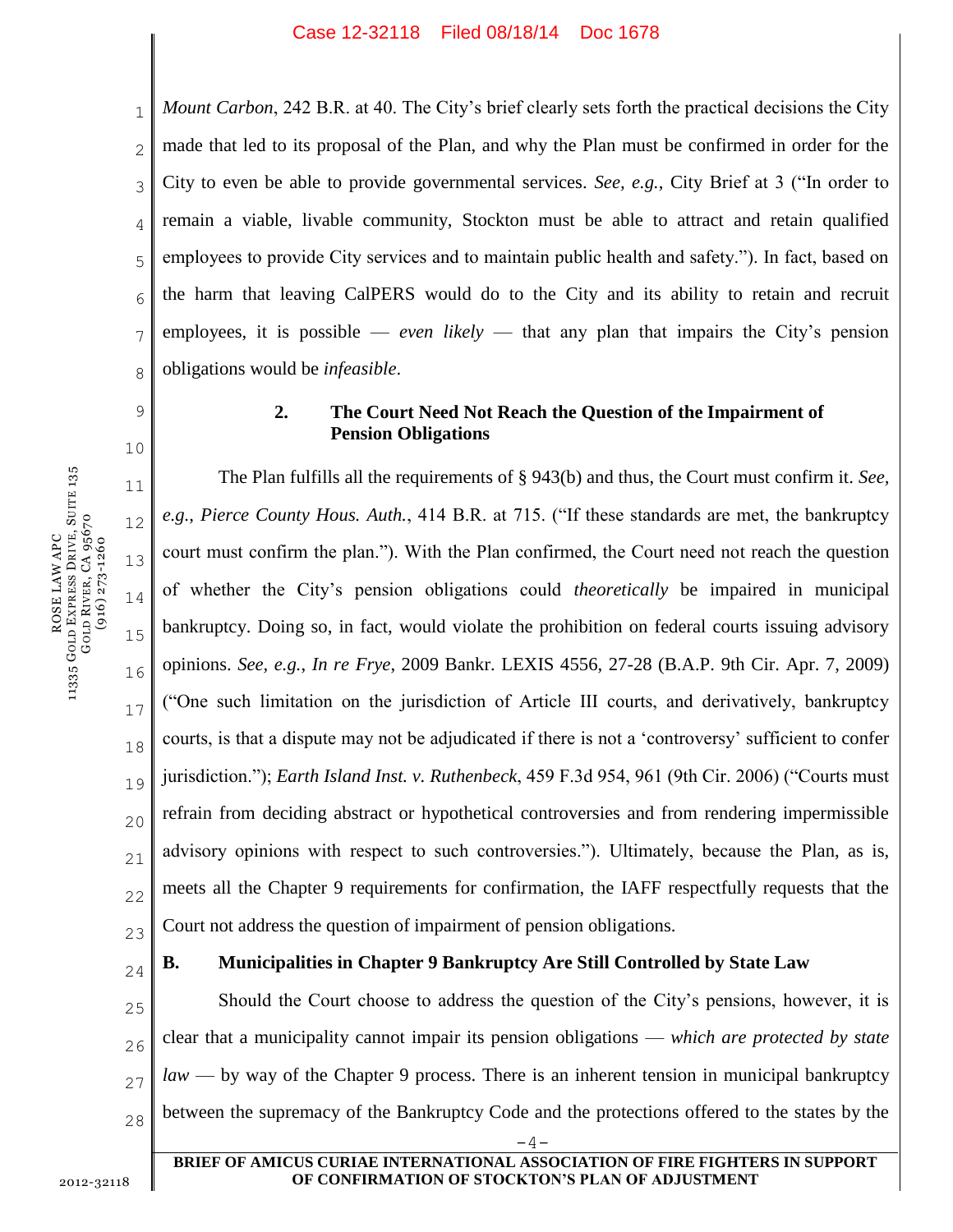### Case 12-32118 Filed 08/18/14 Doc 1678

1 2 3 4 5 Tenth Amendment. In light of that tension, "any federal debt relief legislation affecting municipalities must be sufficiently narrow in scope to avoid intrusion by the federal courts on the sovereign power of the states." *In re Pauls Valley Hosp. Auth.*, 2013 Bankr. LEXIS 5510, 8 (Bankr. W.D. Okla. July 18, 2013) (quoting *In re Richmond Unified Sch. Dist.*, 133 B.R. 221, 224 (Bankr. N.D. Cal. 1991)).

6 7 Section 903 of Chapter 9 demonstrates that narrow scope by expressly protecting a state's right to control its own municipalities. Section 903 states that Chapter 9:

> …does not limit or impair the power of a State to control, by legislation or otherwise, a municipality of or in such State in the exercise of the political or governmental powers of such municipality, including expenditures for such exercise…

12 11 U.S.C. § 903. On its face, therefore, Section 903 explicitly preserves a state's power over its own municipalities, even while in bankruptcy.

13 14 15 16 17 18 19 20 Some bankruptcy courts have held that when a state authorizes its municipalities to file for bankruptcy, "it declares that the benefits of chapter 9 are more important than state control…." *In re Vallejo*, 403 B.R. 72, 74 (Bankr. E.D. Cal. 2009). However, state authorization is a prerequisite to municipal bankruptcy. 11 U.S.C.  $\S$  109(c)(2). It cannot, therefore, follow that authorization under Section  $109(c)(2)$  means that a state has relinguished control over its municipalities.<sup>3</sup> If that were the case, there would be no reason for Section 903 to have been drafted in the first place.<sup>4</sup> There would be no need to reinforce a state's unlimited control in Chapter 9 if that power vanishes the moment that a municipality is authorized to file a petition.

21 22 23 A fundamental rule of statutory construction is to avoid an interpretation that "renders other provisions of the same statute inconsistent or meaningless." *Bayview Hunters Point Cmty. Advocates v. Metro. Transp. Comm'n*, 366 F.3d 692, 700 (9th Cir. 2004). If state control is ceded

8

9

10

11

<sup>24</sup> 25  $\overline{a}$ 3 Earlier in this case, the Court noted that "[t]he foundation [of Chapter 9's Constitutionality] involves multiple levels of consent." *In re City of Stockton*, 478 B.R. 8, 20 (Bankr. E.D. Cal. 2012) (addressing 11 U.S.C. § 904).

<sup>26</sup> 27 28 <sup>4</sup> CalPERS's Constitutional brief shows that the legislative history makes it clear that Congress intended for a state's laws to continue to control during municipal bankruptcy. CalPERS Mem. Regarding Constitutional, Statutory, and Preemption Arguments Supporting the Enforceability of the Pub. Emps.' Retirement Law in Chapter 9 (Dkt. No. 1663) at 6-8 (*hereinafter* "CalPERS Const. Mem.").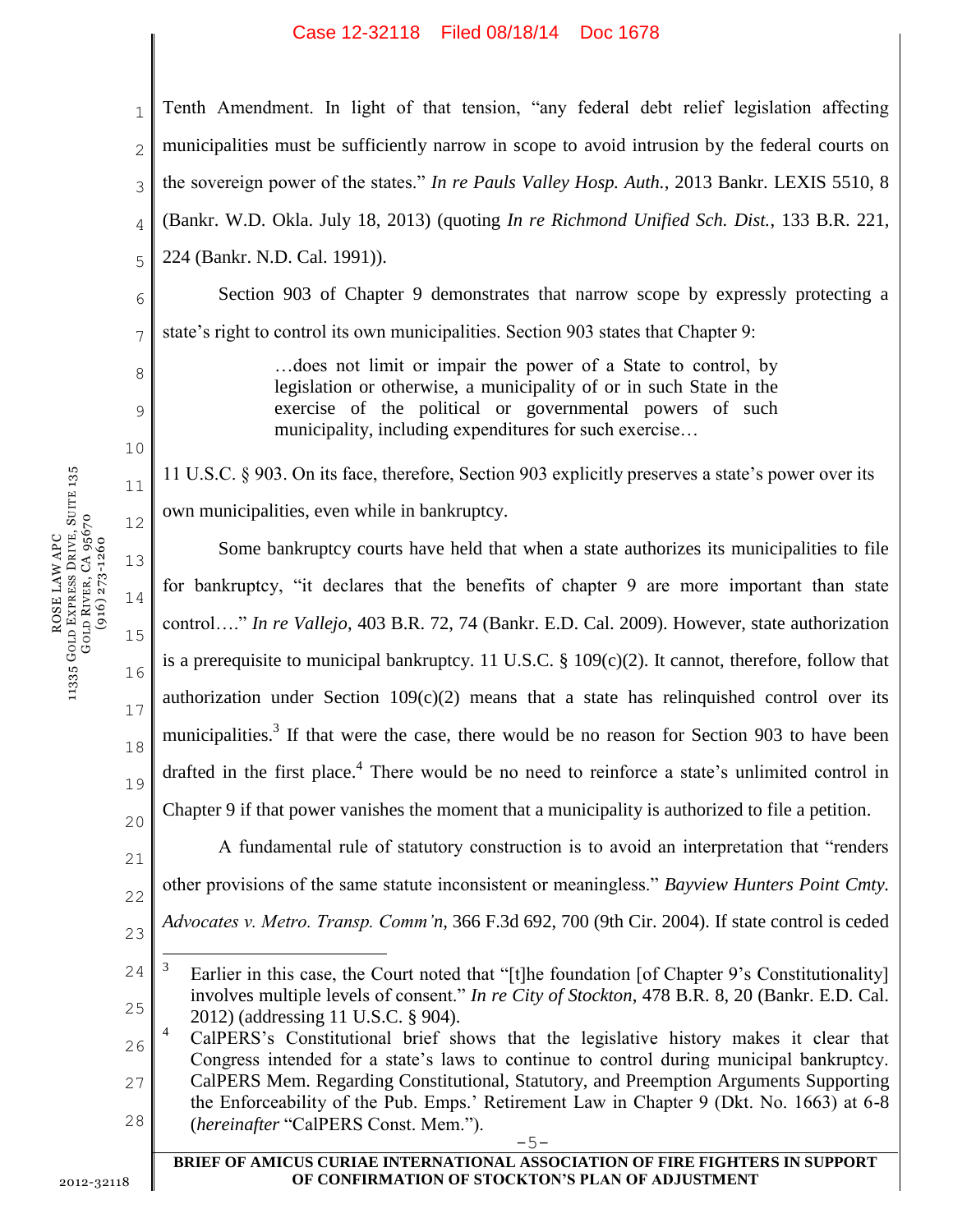1 2 at the moment of authorization, then Section 903 is rendered utterly meaningless. Such a construction is to be avoided.

3 4 5 6 7 8 9 10 Therefore, even though the City has filed a Chapter 9 petition, Section 903 ensures that California law still governs. In particular, California's strong pension protections still govern. Under California law, a vested contractual right to pension benefits accrues upon the acceptance of employment by a public employee. *See Abbot v. City of San Diego*, 332 P.2d 324, 328 (Cal. Dist. Ct. App. 1958). Any changes to an employee's pension must be accompanied by equivalent advantages. *See Allen v. Long Beach*, 287 P.2d 765, 767 (Cal. 1955); *see also Int'l Ass'n of Firefighters v. City of San Diego*, 667 P.2d 675, 679 (Cal. 1983) (finding "well-settled" the idea that "a pension right may not be destroyed, once vested").

12 16 California's pension protections do not just protect individual rights; they act as limits and controls on municipal action. For example, in order to prevent the impairment of CalPERS pensions, California has determined that a municipality cannot reject a contract with CalPERS while in bankruptcy. Cal. Gov't Code § 20487. Section 903 stands for the proposition that California's strong pension protections remain in force when one of its municipalities enters Chapter 9 bankruptcy. Section 903 means that the City remains bound by California law; it cannot take any actions that would impair its pension obligations.

# 18

11

13

14

15

17

19

# **C. California Law Does Not Authorize Cities in Chapter 9 Bankruptcy to Reject Pension Obligations**

20 21 22 23 24 25 26 27 28 -6- This Court has previously held that "[a] state cannot rely on the § 903 reservation of state power to condition or to qualify, i.e. to 'cherry pick,' the application of the Bankruptcy Code provisions that apply in chapter 9 cases *after such a case has been filed*." *In re City of Stockton*, 478 B.R. 8, 16 (Bankr. E.D. Cal. 2012) (emphasis added). However, even if the Court rejects the arguments made above and instead chooses to read Section 903 narrowly, the City still cannot terminate its relationship with CalPERS. This Court has also previously acknowledged that "a state may control prerequisites for consenting to permit one of its municipalities (which is an arm of the state cloaked in the state's sovereignty) to file a chapter 9 case." *Id.* at 17. Even under a narrow reading of Section 903, the state still has the power to set limitations on a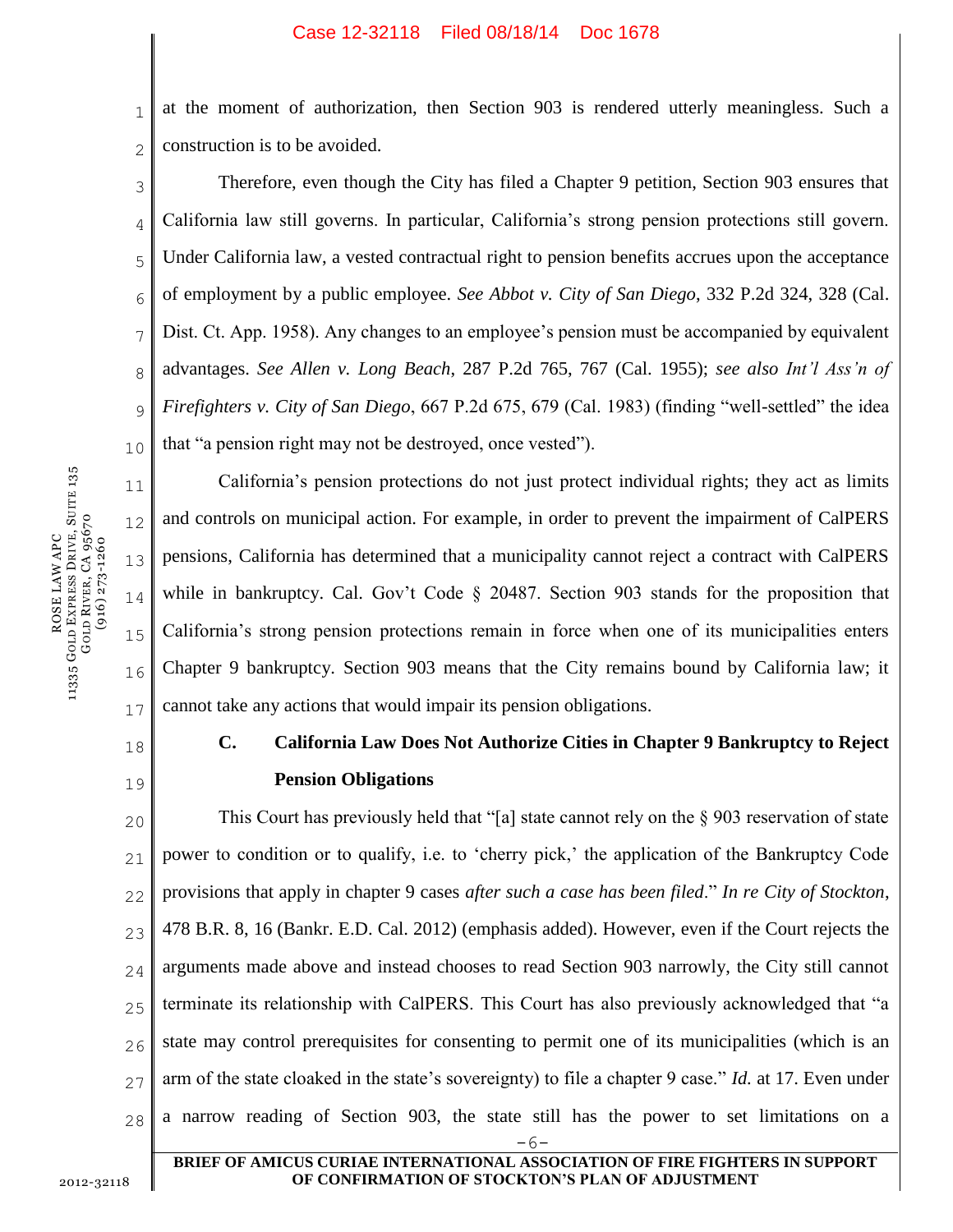#### Case 12-32118 Filed 08/18/14 Doc 1678

14

15

16

1 municipality's ability to enter into bankruptcy.

2 3 4 5 6 7 8 9 This is because, as noted above, under Chapter 9, a municipality is eligible to file for bankruptcy only if it doing so is "specifically authorized" by state law. 11 U.S.C.  $\S$  109(c)(2). The form that states' authorization takes varies widely. For example, Georgia does not permit municipalities to seek bankruptcy at all. *See In re Hosp. Auth. of Charlton County*, 2012 Bankr. LEXIS 3042, 8-9 (Bankr. S.D. Ga. July 3, 2012). Iowa limits Chapter 9 to municipalities whose insolvency is "a result of a debt involuntarily incurred," and specifically prohibits the discharge of debt due to a collective bargaining agreement. *See* Iowa Code § 76-16A. Oregon only permits irrigation and drainage districts to file for bankruptcy. *See* ORS § 548.705.

10 11 12 13 California requires that a municipality undergo a neutral evaluation process or declare a fiscal emergency before it is authorized to file a Chapter 9 provision. Cal. Gov. Code 53760 *et seq*. The state sets forth detailed parameters for those preconditions. *Id.* California also requires that:

> Notwithstanding any other provision of law, no [municipality] that becomes the subject of a case under the bankruptcy provisions of Chapter 9 … shall reject any contract or agreement between that [municipality] and [CalPERS] pursuant to Section 365 of Title 11 of the United States Code or any similar provision of law….

17 18 19 20 21 Cal. Gov. Code § 20487. This provision prohibits a municipality in bankruptcy from terminating its relationship with CalPERS through the use of certain bankruptcy procedures. Along with Section 53760, this provision is one of only a handful of provisions in the California Code that specifically mention Chapter 9 bankruptcy.<sup>5</sup>

22 23 24 California clearly intended Section 20487 to be a limitation on its authorization to file a Chapter 9 bankruptcy petition. In fact, CalPERS's brief demonstrates that the California Legislature considered Section 20487 to be such a prerequisite. *See* CalPERS Const. Mem. at 29

25

 $\overline{a}$ 

26 27 28 <sup>5</sup> Cal. Gov. Code § 63049.67 makes school districts which have accepted certain bonds ineligible for Chapter 9. Cal. Ed. Code §§ 41325-26 state that a school district which is insolvent and requires an emergency apportionment from the state shall appoint an administrator, which has the power to file a Chapter 9 petition, if necessary. Like the authorization statute and Section 20487, these statutes are examples of California setting its own parameters for municipal bankruptcy. In fact, Section 63049.67 makes it clear that California did not place all of its limitations on municipal bankruptcy in one central authorization statute.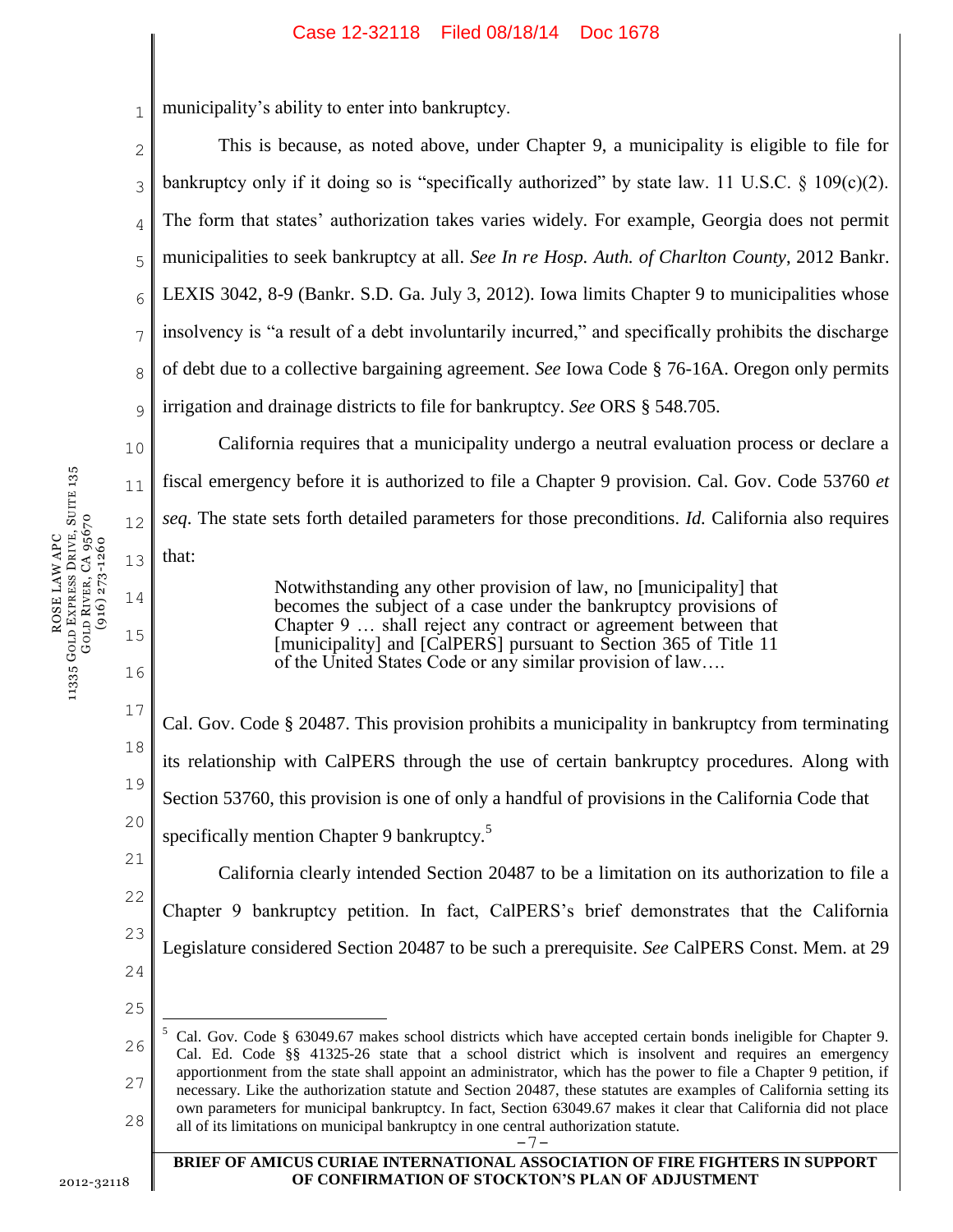1 2 (citing legislative history of Section 20487 referencing the state's authority to require "preconditions for filing a Chapter 9 bankruptcy").

3 4 5 6 7 8 9 10 11 12 13 14 15 16 Because Section 20487 is a specific limitation on a municipality's rights in bankruptcy, it differs from the general labor laws which other bankruptcy courts in this state have found not to apply in Chapter 9 cases. *See, e.g.*, *In re Vallejo*, 403 B.R. at 77. In *Vallejo*, the court found that "incorporating state substantive law into Chapter 9 to amend, modify or negate substantive provisions" of Chapter 9 would violate the supremacy of the Bankruptcy Code. *Id.* But the Bankruptcy Code itself permits states to create their own forms of authorization. *Cf. In re Applebaum*, 422 B.R. 684, 689 (B.A.P. 9th Cir. 2009) ("[T]here are many instances in the Bankruptcy Code where Congress either has deferred to state law or has expressly and affirmatively incorporated state law into the bankruptcy scheme."). Section  $109(c)(2)$ , by its own terms, imagines different methods of authorization: "… by State law, *or* by a governmental officer or organization empowered by State law to authorize such entity to be a debtor …" (emphasis added). As one of California's requirements for Chapter 9 authorization, Section 20487 does not violate the supremacy of the Bankruptcy Code, but instead can be incorporated into it.

17 18 19 20 21 22 23 Compliance with section 20487 is a prerequisite for California's authorization to file a Chapter 9 petition. California municipalities must abide by it while in bankruptcy. A California municipality that violates Section 20487 and rejects its contract with CalPERS would no longer be authorized to be a debtor under Chapter 9. The legislative history of Chapter 9 makes it clear that "withdrawal of State consent at any time will terminate the case." H.R. REP. NO. 94-686. Therefore, if the City were to violate Section 20487 and terminate its relationship with CalPERS, the case could be terminated.

24

25

# **D. Section 943(b)(4) Prohibits the Confirmation of A Plan that Violates State Law**

26 27 28 Finally, even if this Court chooses not to read Section 20487 as a prerequisite to authorization to file for bankruptcy, any plan that alters the City's obligations to CalPERS could not be confirmed. One of Chapter 9's requirements for plan confirmation is that a debtor shall

**BRIEF OF AMICUS CURIAE INTERNATIONAL ASSOCIATION OF FIRE FIGHTERS IN SUPPORT OF CONFIRMATION OF STOCKTON'S PLAN OF ADJUSTMENT**

-8-